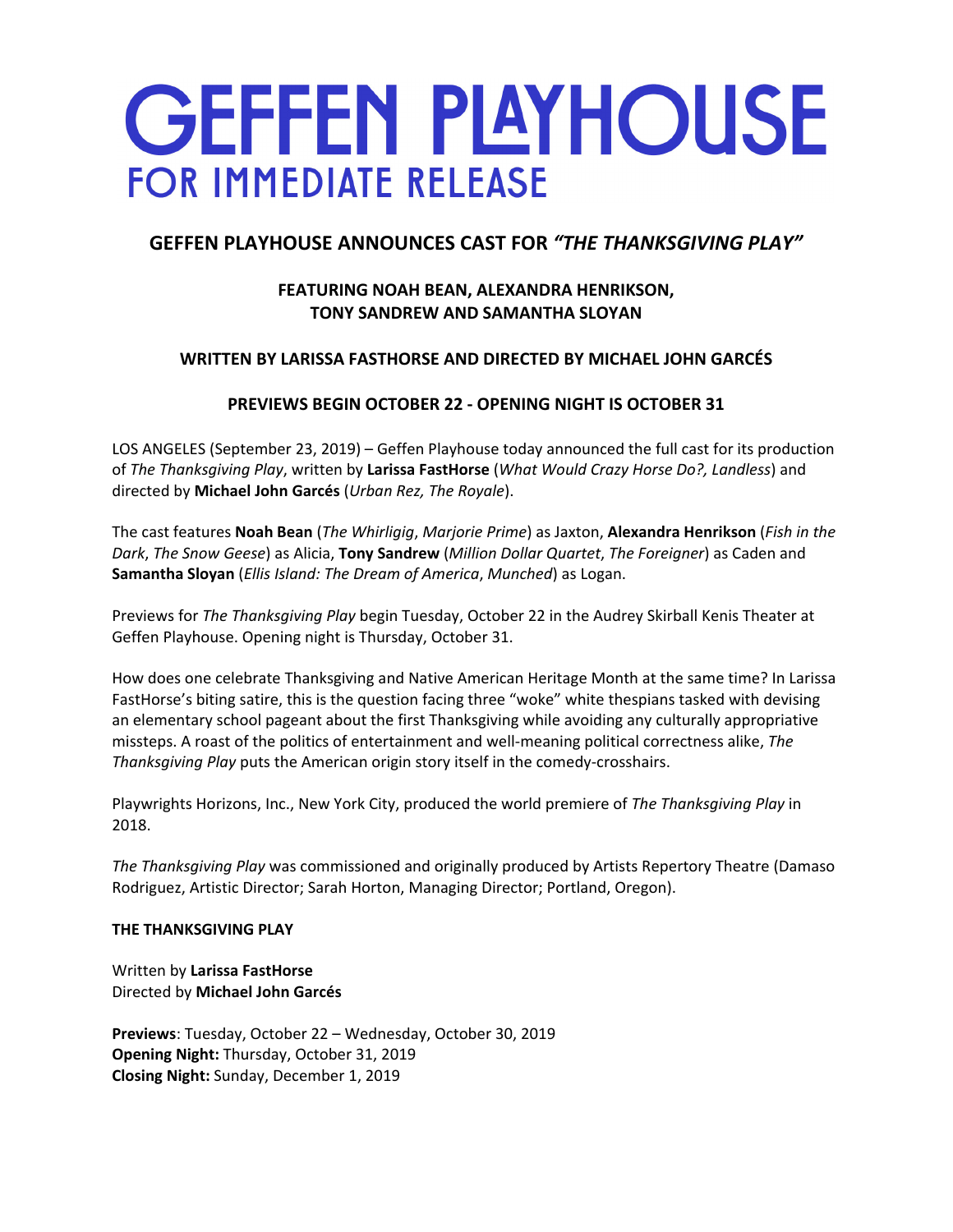**CAST Noah Bean** as Jaxton **Alexandra Henrikson** as Alicia **Tony Sandrew** as Caden **Samantha Sloyan** as Logan

#### **PRODUCTION TEAM**

Scenic Designer **Sara Ryung Clement** Costume Designer **Garry Lennon** Lighting Designer **Tom Ontiveros** Sound Designer **Cricket S. Myers** Production Stage Manager **Samantha Cotton** Casting Director **Phyllis Schuringa, CSA**

#### **PERFORMANCE SCHEDULE**

| Monday           | No performance     |
|------------------|--------------------|
| Tuesday - Friday | 8:00 p.m.          |
| Saturday         | 3:00 and 8:00 p.m. |
| Sunday           | 2:00 and 7:00 p.m. |

#### **LOCATION**

Audrey Skirball Kenis Theater at Geffen Playhouse 10886 Le Conte Avenue, Los Angeles, CA 90024

#### **TICKET INFORMATION**

Tickets currently priced at \$30.00 ‐ \$120.00. Available in person at the Geffen Playhouse box office, by phone at 310.208.5454 or online at www.geffenplayhouse.org. Fees may apply.

Rush tickets for each day's performance are made available to the general public 30 minutes before showtime at the box office. \$35.00 General/\$15.00 Student

#### **COLLEGE AUDIENCES**

Through a variety of events and other opportunities, the Geffen Playhouse welcomes college students to experience the live storytelling presented on our stages. We are proud of our association with UCLA's School of Theater, Film, and Television, and open our doors to all college students throughout Los Angeles. More information is available at www.geffenplayhouse.org/college.

#### **ABOUT THE ARTISTS**

#### **Larissa FastHorse (Playwright)**

Larissa FastHorse (Sicangu Lakota) is an award winning writer. Larissa's produced plays include *The Thanksgiving Play* (Playwrights Horizons), *What Would Crazy Horse Do?* (KCRep), *Urban Rez* / *Native Nation / Lakota Project Trilogy* (Cornerstone Theater Company, ASU Gammage)*, Landless* and *Cow Pie Bingo* (AlterTheater)*, Average Family* (Children's Theater Company of Minneapolis)*, Teaching Disco Squaredancing to Our Elders: a Class Presentation* (Native Voices at the Autry)*, Vanishing Point* (Eagle Project) and *Cherokee Family Reunion* (Mountainside Theater)*.* Additional theaters that have commissioned or developed plays with Larissa include Yale Rep, History Theater, Kennedy Center TYA, Baltimore's Center Stage, Arizona Theater Company, Mixed Blood, Perseverance Theater Company, The Lark Playwrights Week, the Center Theatre Group Writer's Workshop and Berkeley Rep's Ground Floor.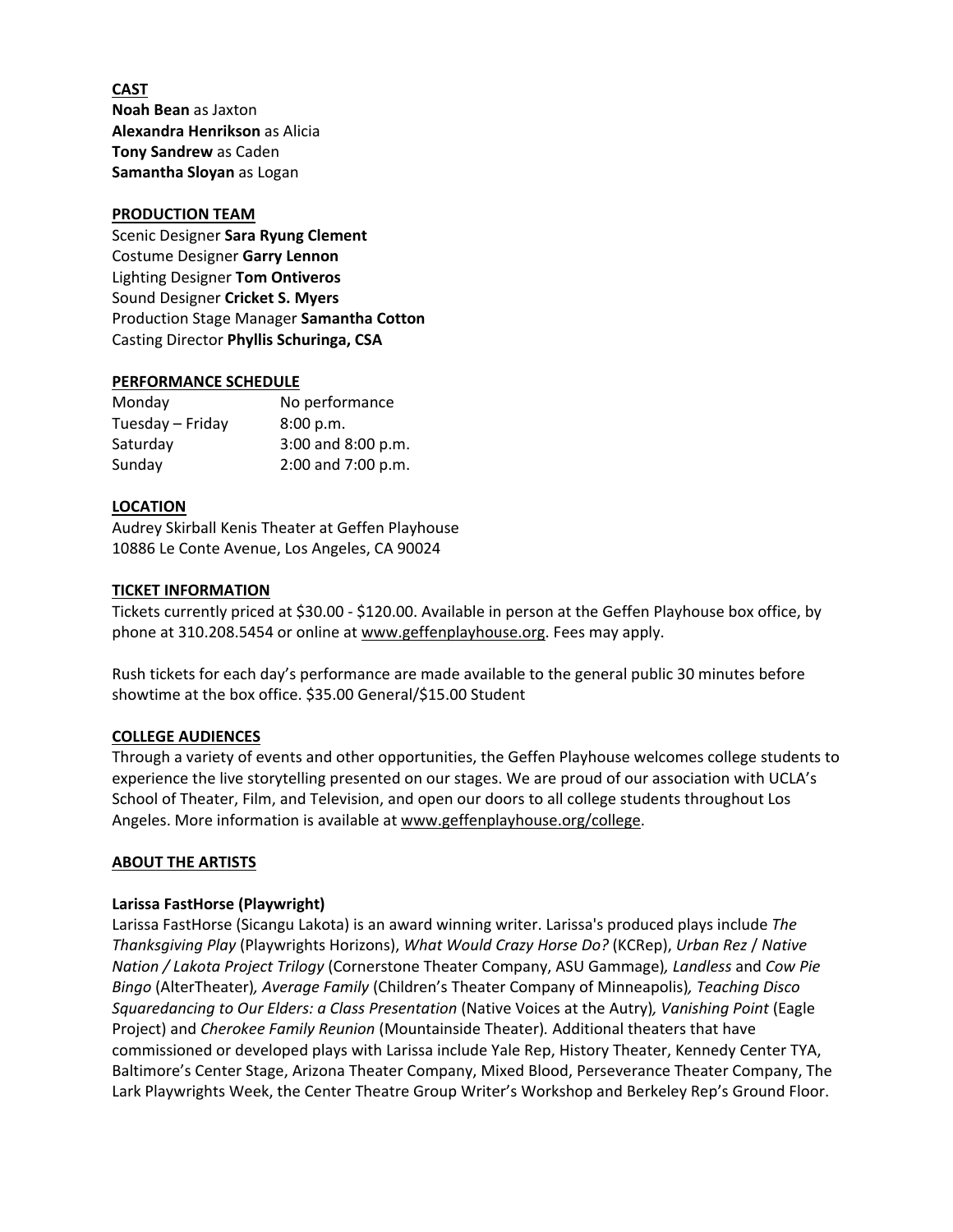Larissa has recently returned to film and television writing. She is currently writing a movie for the Disney Channel and co‐creating a new series with Courtney Hoffman for Freeform as well as developing several scripts. Larissa's awards include the PEN/Laura Pels Theater Award for an American Playwright, NEA Distinguished New Play Development Grant, Joe Dowling Annamaghkerrig Fellowship, AATE Distinguished Play Award, Inge Residency, Sundance/Ford Foundation Fellowship, Aurand Harris Fellowship, the UCLA Native American Program Woman of the Year and numerous Creative Capital, MAP Fund, Ford, Mellon and NEA Grants. Larissa is the vice chair of the board of directors of Theater Communications group and represented by Jonathan Mills at Paradigm NY. She lives in Santa Monica with her husband, the sculptor Edd Hogan.

## **Michael John Garcés (Director)**

Michael John Garcés is the artistic director of Cornerstone Theatre Company, a community‐engaged ensemble based in Los Angeles. He has directed two other plays by Larissa FastHorse, *Urban Rez* (Cornerstone) and *Native Nation* (ASU Gammage). Other recent directing projects include *The Royale* (Arizona Theatre Company), *the just and the blind* by Marc Bamuthi Joseph and Daniel Bernard Roumain (Carnegie Hall and Kennedy Center), *Epic* by Ellen Struve (Great Plains Theatre Conference), *What Happens Next* by Naomi Iizuka (La Jolla Playhouse), *The Arsonists* by Max Frisch (Woolly Mammoth Theatre Company), and *Wrestling Jerusalem* by Aaron Davidman (various venues including The Guthrie Theatre, The Cleveland Public Theatre and Philadelphia Theatre Company). Other projects in Los Angeles include *Café Vida* by Lisa Loomer (Cornerstone), *Seven Spots on the Sun* by Martín Zimmerman (The Theatre @ Boston Court) and *red, black and GREEN: a blues* by Marc Bamuthi Joseph (REDCAT). He will be directing *Seize the King* by Will Power at the Alliance Theatre in Atlanta in February. Michael is a recipient of the Princess Grace Statue Award, the Alan Schneider Director Award and the TCG/New Generations Grant. He serves as vice president of the executive board of SDC, the theatrical union for stage directors and choreographers.

## **Noah Bean (as Jaxton)**

Bean's New York theater credits include *The Whirligig* (The New Group), *Marjorie Prime* (Playwrights Horizon), *One Arm* (The New Group), *Yellow Face* (The Public Theater), *Mary Rose* (The Vineyard Theater), *Voyage of the Carcass* (SOHO Playhouse), *The Rise and Fall of Annie Hall* (Acorn), among others. Regionally he has appeared at The Old Globe, Williamstown Theater Festival, The Mark Taper Forum, Bay Street Theater, Edinburgh Fringe Festival and The Huntington Theater where he received both Eliot Norton and IRNE Award nominations in William Inge's *Bus Stop*. Bean's television credits include series regular roles in *Damages* for FX, the CW's *Nikita*, and *12 Monkeys* for SyFy, as well as numerous other recurring and guest starring appearances. He received the Big Apple Film Festival's rising star award for his leading role in the indie film The Pill. He will next be seen in the upcoming film *The Report*, produced by Steven Soderbergh.

# **Alexandra Henrikson (as Alicia)**

Alexandra Henrikson is thrilled to be making her Geffen debut. She most recently appeared in FX's *What We Do In The Shadows* and Netflix's *Maniac*. Broadway credits include Larry David's *Fish in the Dark* (Cort Theater), *The Snow Geese* (MTC u/s). Select theater credits: Steve Martin's world premiere *Meteor Shower* (Old Globe), *Ironbound* (Roundhouse ‐ Helen Hayes Nomination), *We Play for the Gods* (Women's Project), *Hell House* (St. Ann's Warehouse), *Taming of the Shrew* (Chicago Shakespeare Theater ‐ Jeff Award Nomination), *Fairytale Lives of Russian Girls* (Alliance ‐ Suzi Bass Award), *Tall Girls* (The O'Neill), *Much Ado About Nothing* (Smith Street Stage), *Candida* and *Taming of the Shrew* (California Shakespeare Theater). Film: *Here We Are in the Present...Again*, *Love Like Gold*, *Towheads*, *Alex's Exes*. She is the creator/writer of the Jenna Fischer executive‐produced *National Parker* at WB Studios. Training: NYU BFA, Yale MFA, Upright Citizens Brigade.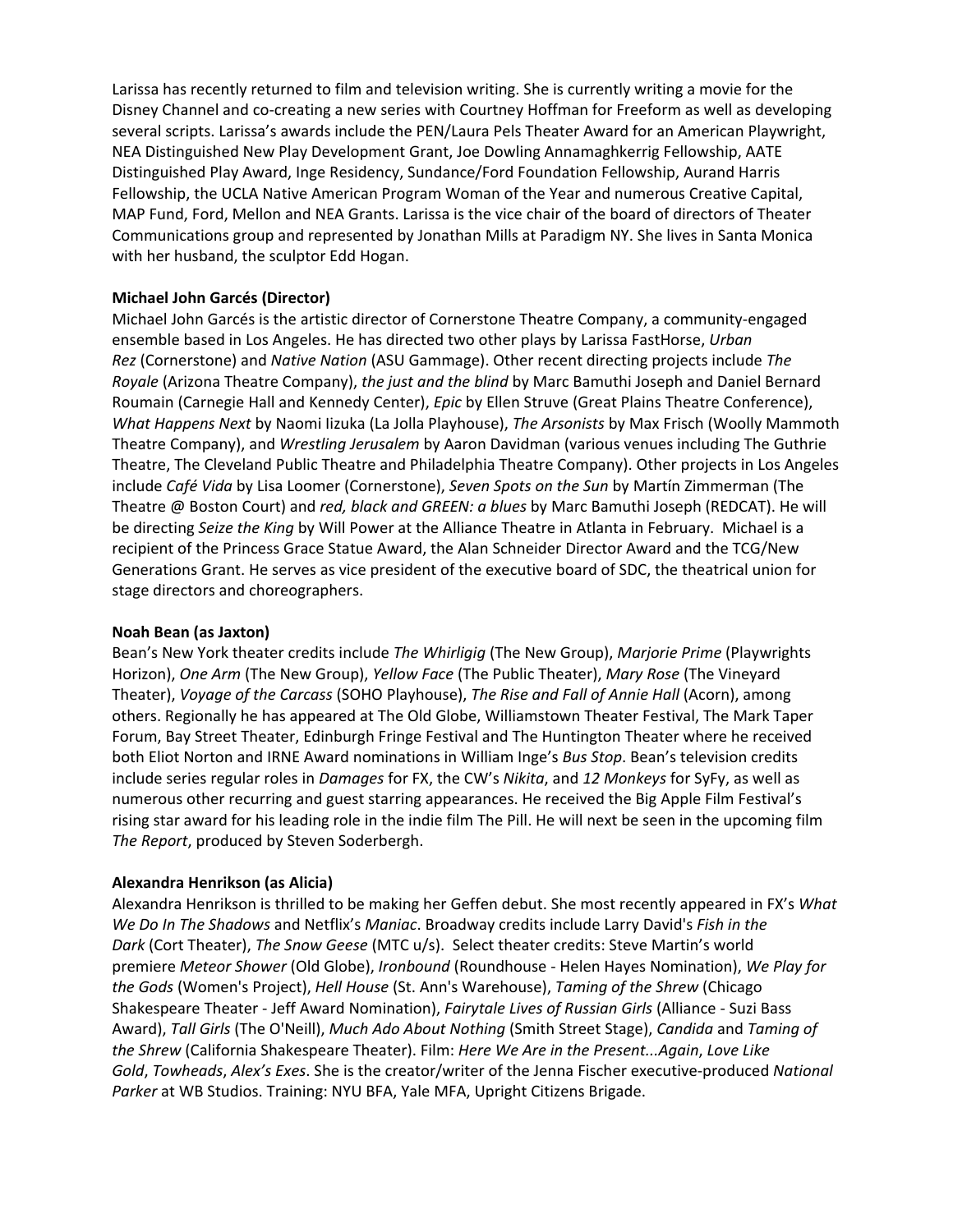# **Tony Sandrew (as Caden)**

Tony Sandrew is thrilled to be making his debut at the Geffen Playhouse. Theatre credits include *Million Dollar Quartet, The Foreigner, The Cave Dwellers,*and *Tony N Tina's Wedding*. Film: TV credits include *Just Add Magic, The Game*, and Howie Mandel's *Animals Doing Things*. Tony studied theatre at The Ohio State University and is a graduate of The New York Conservatory for Dramatic Arts. Thanks to his family and friends for their support, especially his beautiful and talented wife Caroline who happens to be an amazing high school theatre teacher. @TonySandrew

## **Samantha Sloyan (as Logan)**

Samantha is proud to be making her Geffen Playhouse debut. Theatre credits include the world premiere of Jon Robin Baitz's *Vicuña* at the Kirk Douglas Theatre, *Ellis Island: The Dream of America* at The Segerstrom Center for the Arts as part of the PBS Great Performances series, Buzzworks' *Munched* for which she received the LADCC and LA WEEKLY awards and most recently Crimson Square's production of *Dinner with Friends*. Samantha can be seen in Netflix's *Haunting of Hill House* as well as recent appearances on *Seal Team*, *Animal Kingdom*, *Proven Innocent* and *The Good Doctor*. She is best known for her arc as Dr. Penelope Blake on *Grey's Anatomy*. Love and many thanks to her Family, as always.

### **OPENING NIGHT SPONSORS**

Audi of America City National Bank Fellow Hint Kind

#### **ABOUT GEFFEN PLAYHOUSE**

Geffen Playhouse has been a hub of the Los Angeles theater scene since opening its doors in 1995. Noted for its intimacy and celebrated for its world‐renowned mix of classic and contemporary plays, provocative new works and second productions, the not‐for‐profit organization continues to present a body of work that has garnered national recognition. Named in honor of entertainment mogul and philanthropist David Geffen, who made the initial donation to the theater, the company was founded by Gilbert Cates and is currently helmed by Executive Director Gil Cates, Jr., Artistic Director Matt Shakman and Board Chair Howard Tenenbaum. Proudly associated with UCLA, the Geffen welcomes an audience of more than 130,000 each year, and maintains extensive education and community engagement programs, designed to involve underserved young people and the community at large in the arts. www.geffenplayhouse.org

# # #

## **IMAGES CAN BE DOWNLOADED HERE FROM THE GEFFEN PLAYHOUSE WEBSITE**

#### **Connect with Geffen Playhouse**

Website: www.geffenplayhouse.org Media Center: www.geffenplayhouse.org/media‐center Facebook: www.facebook.com/geffenplayhouse Twitter: www.twitter.com/geffenplayhouse Instagram: www.instagram.com/geffenplayhouse YouTube: www.youtube.com/user/GeffenPlayhouseMedia